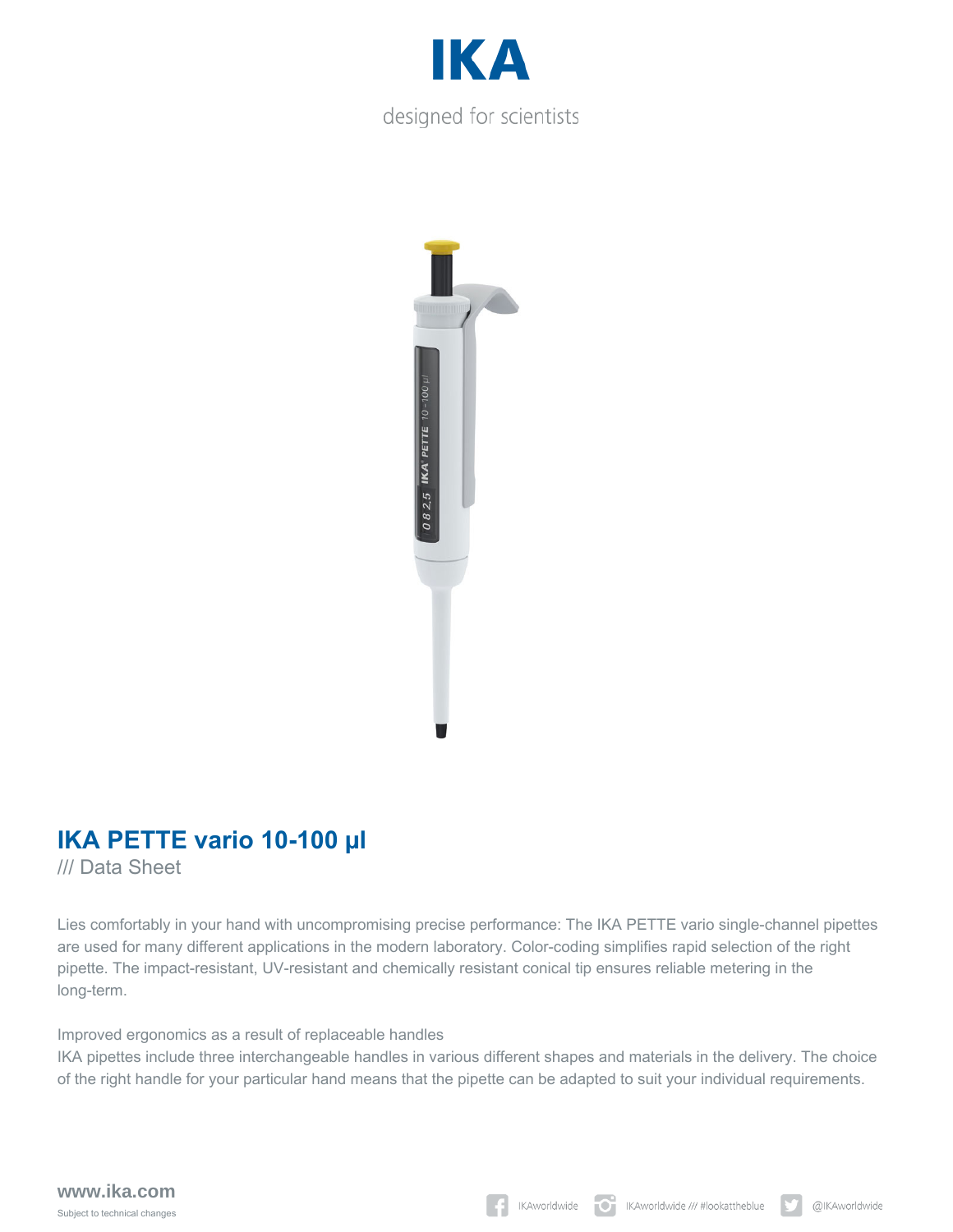# IK A designed for scientists

This ergonomic optimization permits comfortable and wrist-friendly working, and ensures that the pipette sits in your hand perfectly in daily use for easy grasping of the working points. Precise and repeatable results are thus guaranteed.

### Comfortable and rapid adjustment of the pipetting volume

The pipetting volume is adjusted in two stages (fine and coarse). Locking and unlocking of the volume is also carried out in the same way as fine adjustment by one hand using the multifunction button.

The set volume can be read off the display in large figures at any time, process-safe and clearly.

#### Straightforward ejection of the tip of the pipette

After the pipetting process, the tip of the pipette is ejected quickly and without time-consuming hand repositioning simply by pressing the central multifunction button. The round design means that the single-handed ejection works equally for both right-handed and left-handed users.

#### Robust and smooth

The piston and tip cone are made from DLC-coated stainless steel. DLC stands for diamond like carbon and is a diamond-like type of carbon which exhibits high levels of wear and corrosion resistance, together with particular hardness and low frictional indices. The DLC coating means that the tip cone is particularly insensitive and also ensures that the tips of the pipettes are always in perfect condition and are securely seated, without leaks. The extremely good anti-friction properties of the DLC also mean that the pipette will only need to be re-greased on rare occasions. The benefit of the coating for the user is primarily the consistent and low level of force required when absorbing and discharging the liquid to be pipetted.

# Maintenance-friendly, process-secure and easy to clean

Regular cleaning and maintenance of the pipette guarantees a long service life for the product. The volume unit with piston and seal can be replaced completely in just a few hand movements. The equally simple assembly is acknowledged audibly by a click and is thus process-secure.

# Adjusting safely and without the need for tools

If you detect deviations in the framework of calibration, the pipette will generally need to be adjusted. Tools are not needed for adjusting the IKA PETTE. The user thus saves valuable time in looking for the right tool. The pipette is subsequently secured against inadvertent adjustment.

# Simplified acquisition, documentation and monitoring

Acquisition, documentation and monitoring of equipment and processes is of great importance in most laboratories. The serial number of the IKA PETTE can be scanned from a QR Code on the housing, easily and without transfer errors. The serial number and the pipette are thus uniquely linked.

#### Can be autoclaved at 121°C

The IKA PETTE is ideally suited to heat and high-pressure sterilization. Thanks to its simple construction, the pipette can be cleaned and autoclaved either in complete or in dismantled state.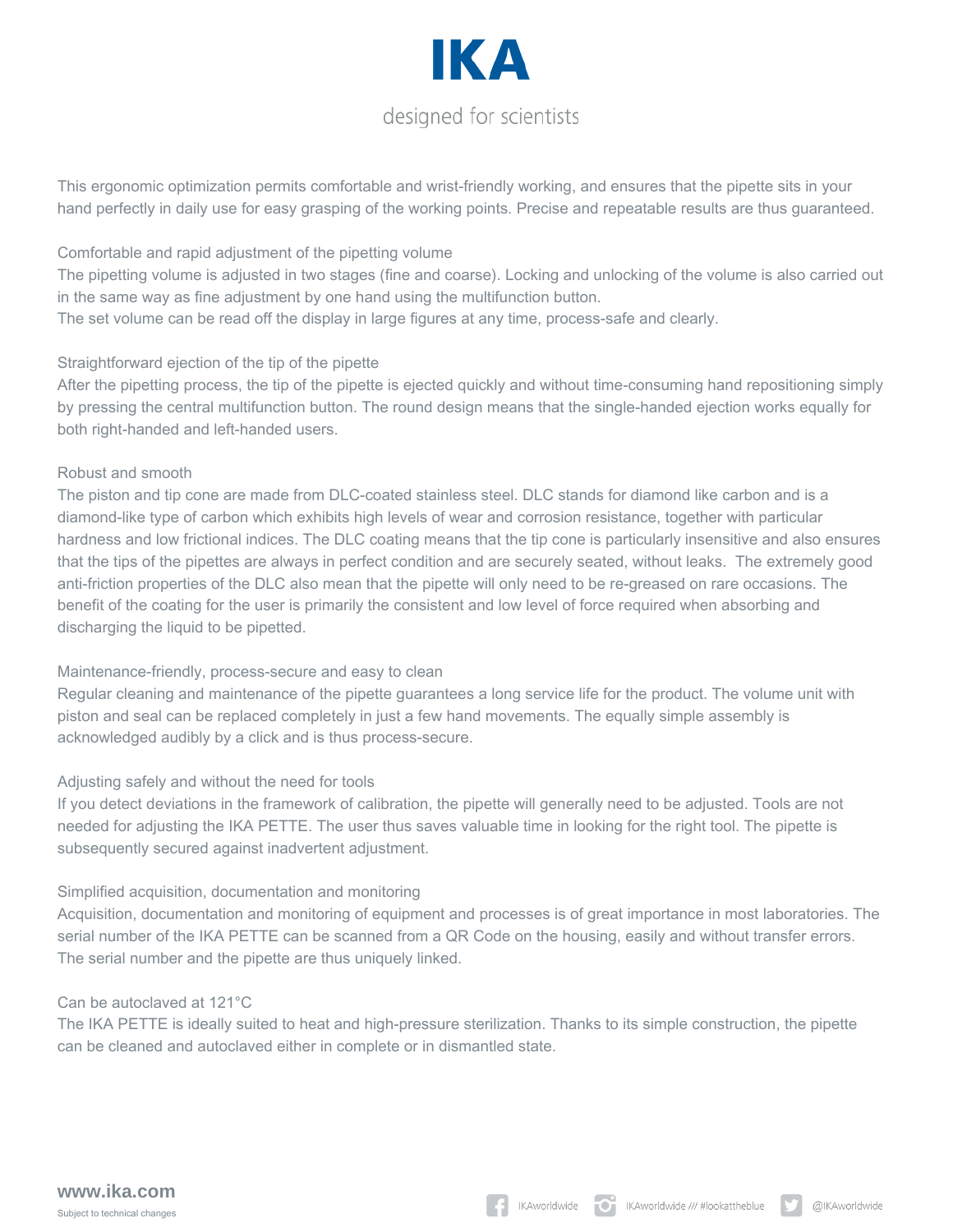

Large range of pipette tips

All the PETTE fix and vario models are compatible with universal fit pipette tips from most manufacturers. Pipette tips having the standard color codes gray, yellow, and blue always fit on our pipettes, marked accordingly. This means that there is a wide range of pipette tips to choose from and you can rest assured that only suitable tips are fitted.

 $|\mathbf{y}|$